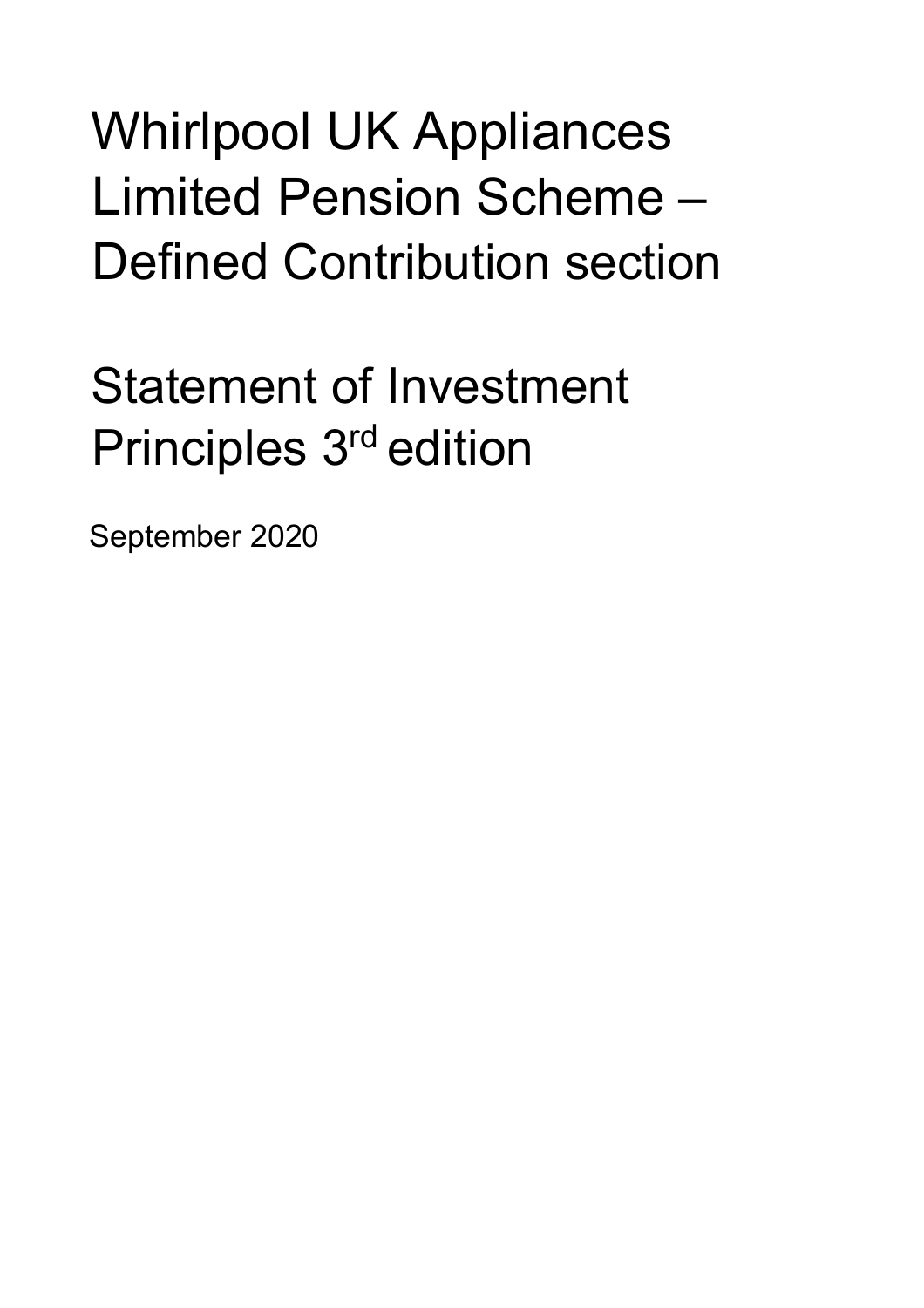# Table of contents

| 1.                                                   | Introduction                                        | 3  |
|------------------------------------------------------|-----------------------------------------------------|----|
| 2.                                                   | <b>Investment Responsibilities</b>                  | 4  |
| 3.                                                   | <b>Investment Objectives</b>                        | 6  |
| 4.                                                   | <b>Investment Strategy</b>                          | 7  |
| 5.                                                   | Responsible Investing                               | 9  |
| 6.                                                   | Arrangements with Asset Managers                    | 11 |
| 7.                                                   | Cost transparency                                   | 12 |
| 8.                                                   | <b>Risk</b>                                         | 13 |
| 9.                                                   | Monitoring of Investment Adviser and Managers       | 15 |
|                                                      | 10. Code of Best Practice                           | 16 |
|                                                      | 11. Compliance                                      | 17 |
| Appendix 1. Default Lifestyle Strategy Sliding Scale |                                                     | 18 |
|                                                      | Appendix 2. Self-Self Fund Range                    | 19 |
|                                                      | Appendix 3. Responsibilities of Parties             |    |
|                                                      | Appendix 4. Principles for DC Investment Governance | 22 |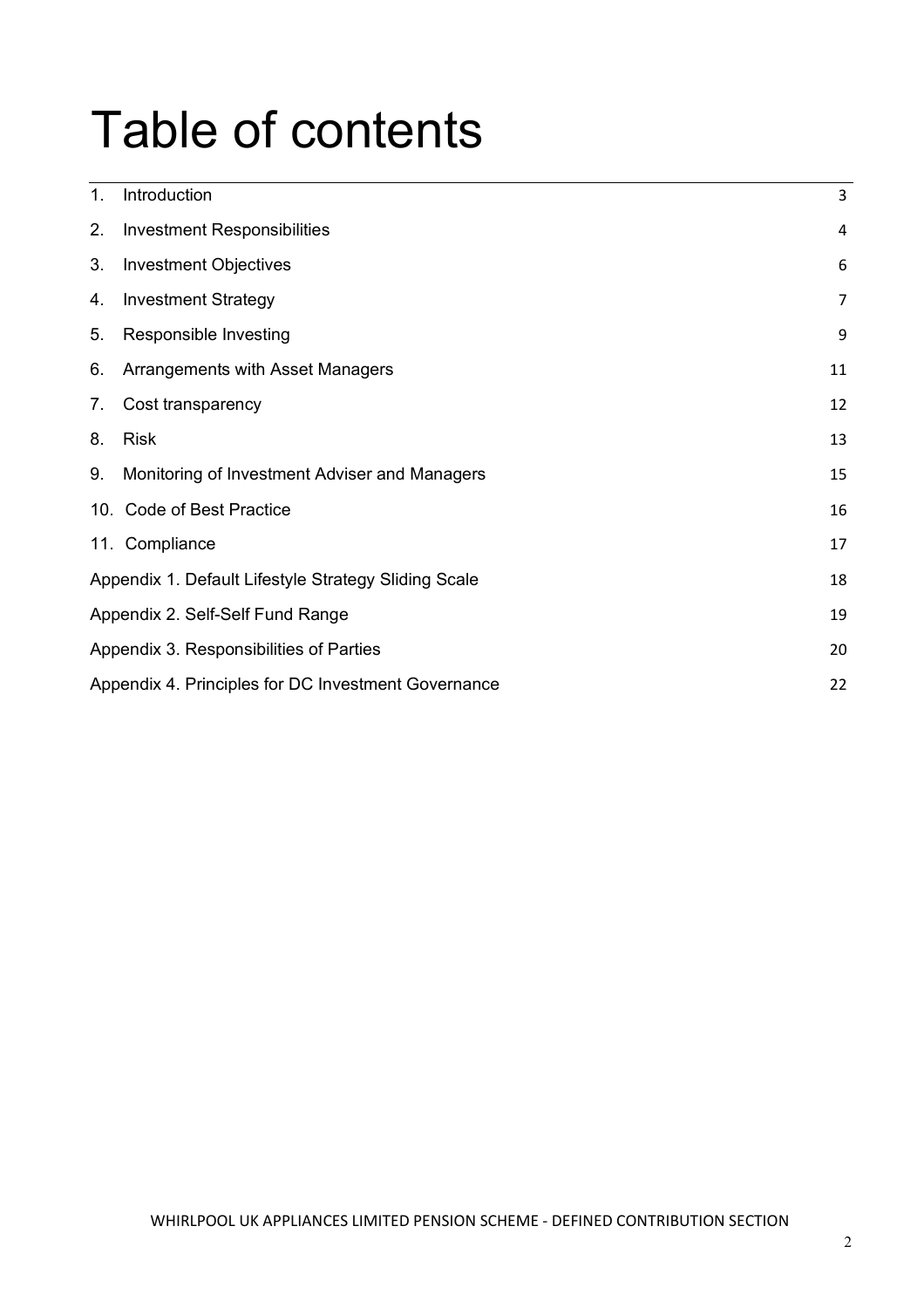### <span id="page-2-0"></span>1. Introduction

This Statement of Investment Principles ("the Statement") has been prepared by the Trustees of the Whirlpool UK Appliances Limited Pension Scheme ("the Scheme"), in relation to the Defined Contribution Section, in accordance with Section 35 of the Pensions Act 1995, as amended, and its attendant Regulations.

The Statement outlines the principles governing the investment policy of the Scheme and the activities undertaken by the Trustees to ensure the effective implementation of these principles.

In preparing the Statement, the Trustees have:

- Obtained and considered written advice from a suitably qualified individual, employed by its investment consultants, Aon, a trading name of Aon Solutions UK Limited, whom they believe to have degree of knowledge and experience that is appropriate for the management of the Scheme's investments; and
- Consulted with the Principal Employer, although the Trustees affirm that no aspect of this strategy is restricted by any requirement to obtain the consent of the Sponsoring Employer.

When setting the investment strategy, the Trustees have obtained and considered proper advice in accordance with Section 36(3) of the Pensions Act 1995.

The advice and the consultation process considered the suitability Of the Trustees' investment policy for the Scheme.

The Trustees will review the Statement formally at least every three years to ensure its ongoing suitability. Furthermore, the Trustees will review the Statement following any significant change in investment policy. Any changes made to the Statement will be based on written advice from a suitably qualified individual and will follow consultation with the Principal Employer.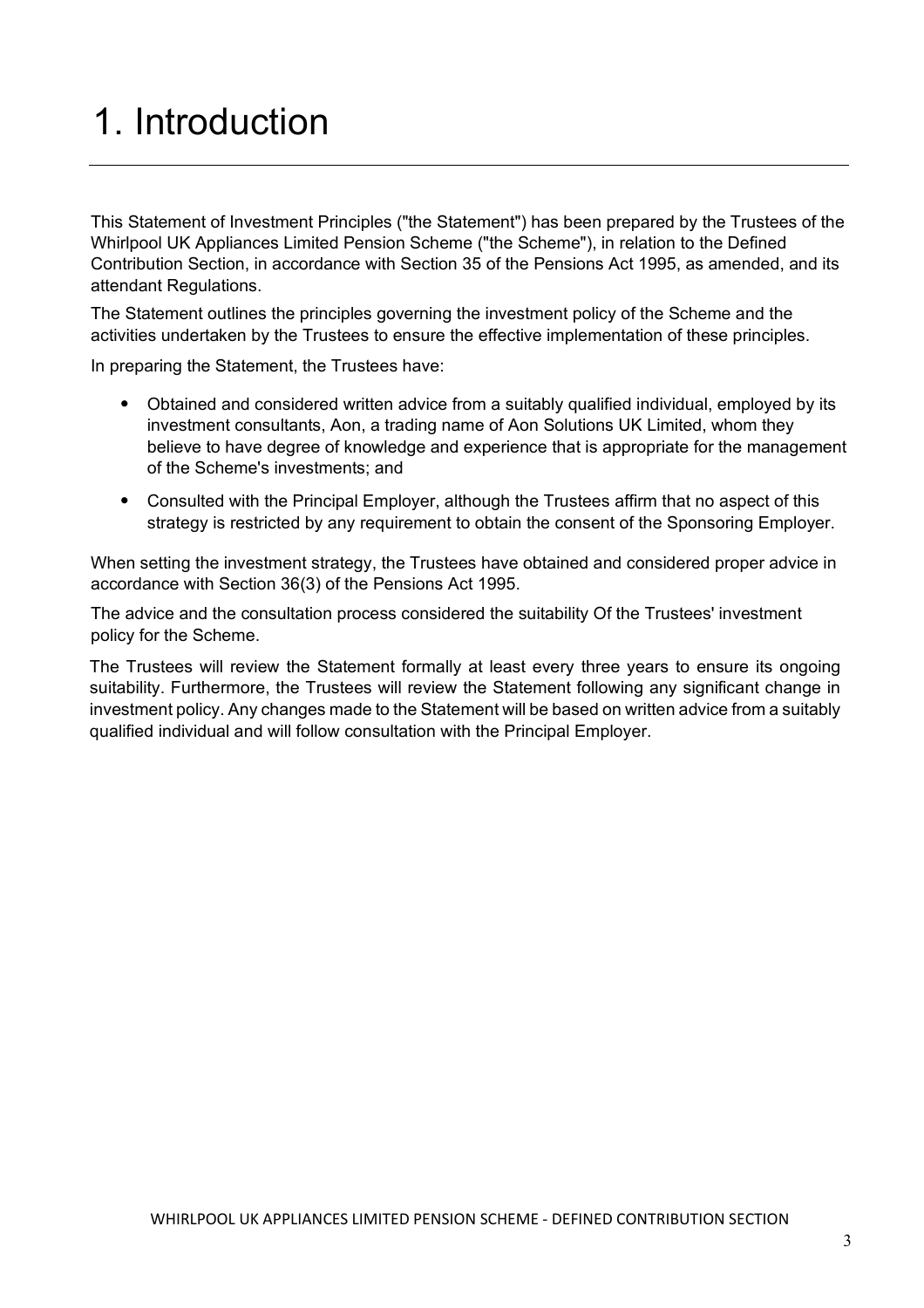# <span id="page-3-0"></span>2. Investment Responsibilities

#### **a. Trustees' Duties and Responsibilities**

The Trustees are responsible for setting the investment objectives and determining the strategy to achieve the objectives.

The Trustees utilise an Investment Sub-Committee, namely the Investment and Risk Monitoring Committee ("IRMC"). The IRMC is comprised of both Trustees and representatives of the Company. The duties and responsibilities of the IRMC is advise the Trustees on range of items including, but not limited to, the following tasks and activities:

- Setting of investment objectives and formulating investment strategy
- Selecting funds for member choices
- The regular approval of the content of the Statement
- The appointment and review of the investment managers and investment advisers
- The compliance of the investment arrangements with the principles set out in the Statement
- Reviewing this Statement at least triennially, in consultation with the Investment Adviser and Principal Employer
- Assessing the suitability and performance of the investment managers through regular investment reviews and advice taken in consultation with the Investment Adviser
- Consulting with the Principal Employer regarding any proposed amendments to this **Statement**

#### **b. Investment Adviser's Duties and Responsibilities**

At present, the Trustees are advised by an Independent Adviser, Aon. Aon provides advice as and when the Trustees require it, as well as raising any investment-related issues, of which it believes the Trustees should be aware.

Matters on which the Independent Adviser expects to provide advice to the Trustees include the following:

- Setting of investment objectives
- Determining investment strategy and the structure of the default investment strategy
- Advising on appropriate member fund choices
- Framing manager mandates
- Providing monitoring reports and advice relating to the suitability of the Scheme's investment managers
- Advising on the ongoing suitability of the DC platform Provider
- Reviewing and amending this Statement
- How any significant changes with the investment managers could affect the interests of the Scheme

The Trustees may seek advice from the Investment Adviser as and when they require it; however, they recognise that they retain responsibility for all such decisions.

The Trustees monitor the performance of the Scheme's investment managers against their benchmarks. The Investment Adviser will provide performance monitoring reports to aid the Trustees in this process.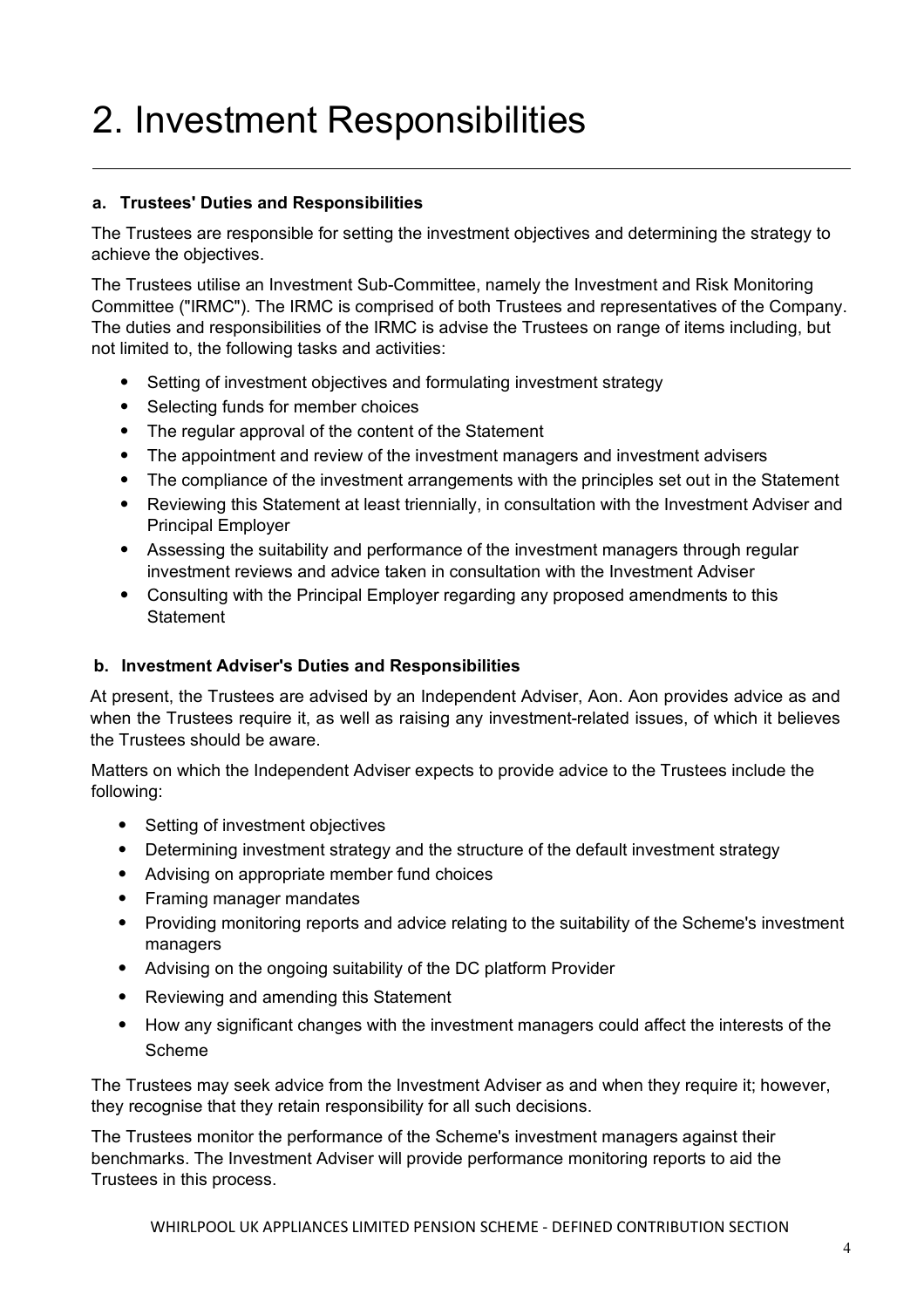Aon is authorised and regulated by the Financial Conduct Authority ("FCA").

#### **C. Platform Provider Duties and Responsibilities**

The current platform provider was put in place in 2013 following an exercise undertaken by the Company and its advisers at the time. The platform provider was then ratified by the Trustees.

A sub-group, comprising of both Trustees and representatives of the Company, is currently in the process of reviewing both the platform provider and the investment strategy followed by the Scheme. The Trustees acknowledge that they will update the Statement following the conclusion of this exercise.

Scottish Widows (formally Zurich) was appointed, following an exercise undertaken by the Company and its advisers in 2013 to manage the day-to-day administration of the Scheme and to be responsible for the investment of contributions and disinvestments required to meet member benefit payments.

Scottish Widows do not manage the investments of the Scheme directly, this responsibility is delegated to the underlying investment managers, which are selected by the IRMC and hosted on the Scottish Widows platform.

Each of the underlying investment managers have appointed a custodian, following appropriate due diligence. These custodian(s) are responsible for the safe custody of the Scheme's assets.

Scottish Widows Platform provides members access to a varied choice of investment options.

The duties and responsibilities of Scottish Widows include, but are not limited to, the following tasks and activities:

- General administration of the Scheme
- Investing member contributions
- Disinvesting units to meet member benefit payments
- Managing the Lifestyle Investment Programmes and default strategies for each section
- Due diligence and research into the investment managers made available on the Scottish Widows Platform

#### **d. Investment Managers' Duties and Responsibilities**

The Trustees, after considering appropriate investment advice, have appointed professional, authorised and regulated investment managers to manage the assets of the Scheme through the Scheme's platform provider Scottish Widows. The Trustees considered a range of active and passive approaches to investment management and assessed these against their investment objectives and the membership profile of the Scheme.

The investment managers are responsible for all decisions concerning the selection and deselection of the individual securities within the portfolios they manage. In the case of multi-asset mandates, the underlying investment managers are responsible for all decisions concerning the allocation to individual asset classes and changes in the allocations to individual asset classes.

Before selecting any investment manager, the Trustees will seek advice from their Investment Adviser on their suitability for the Scheme and its members. Aon will monitor the underlying investment managers to ensure their continuing appropriateness for the mandates given. If any manager is downgraded by the Aon Manager Research Team, the Trustees will review the suitability and appointment of the manager and replace if necessary.

All investment managers that will be appointed by the Trustees will be authorised and regulated by the Prudential Regulation Authority (PRA), the FCA or both.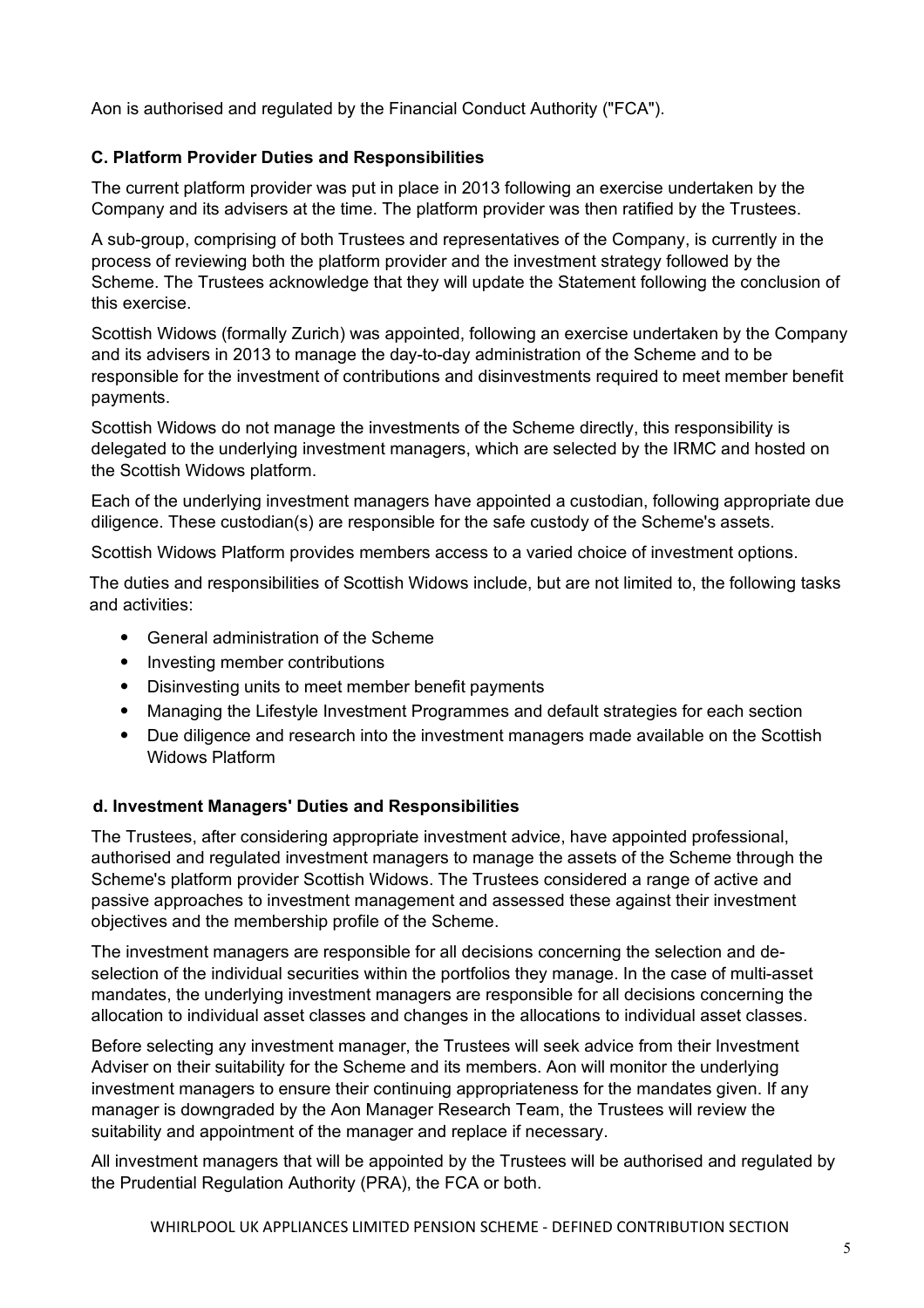## <span id="page-5-0"></span>3. Investment Objectives

The Trustees' main objective is to provide members with an investment strategy aligned to the needs of their members that will optimise the return on investments in order to build up a savings pot which will be used in retirement.

The Trustees are mindful of their responsibility to provide members with an appropriate range of investment funds and a suitable default strategy.

Details of the approach the Trustees have taken to meet these investment objectives are set out in Section 4.

The Trustees have determined their investment policy in such a way as to address the risks set out in Section 6 of this Statement. To help mitigate the most significant of the risks, the Trustees have:

- Made a lifestyle strategy available as a default solution, which transitions members' investments from higher risk investments to lower risk investments as members approach retirement, and
- Offered a range of self-select funds across various asset classes.

The Trustees will consider the appropriateness of the Scheme's investment objectives on an ongoing basis and will make changes as and when it is considered to be appropriate, to ensure the continued appropriateness of both the default and self-select options.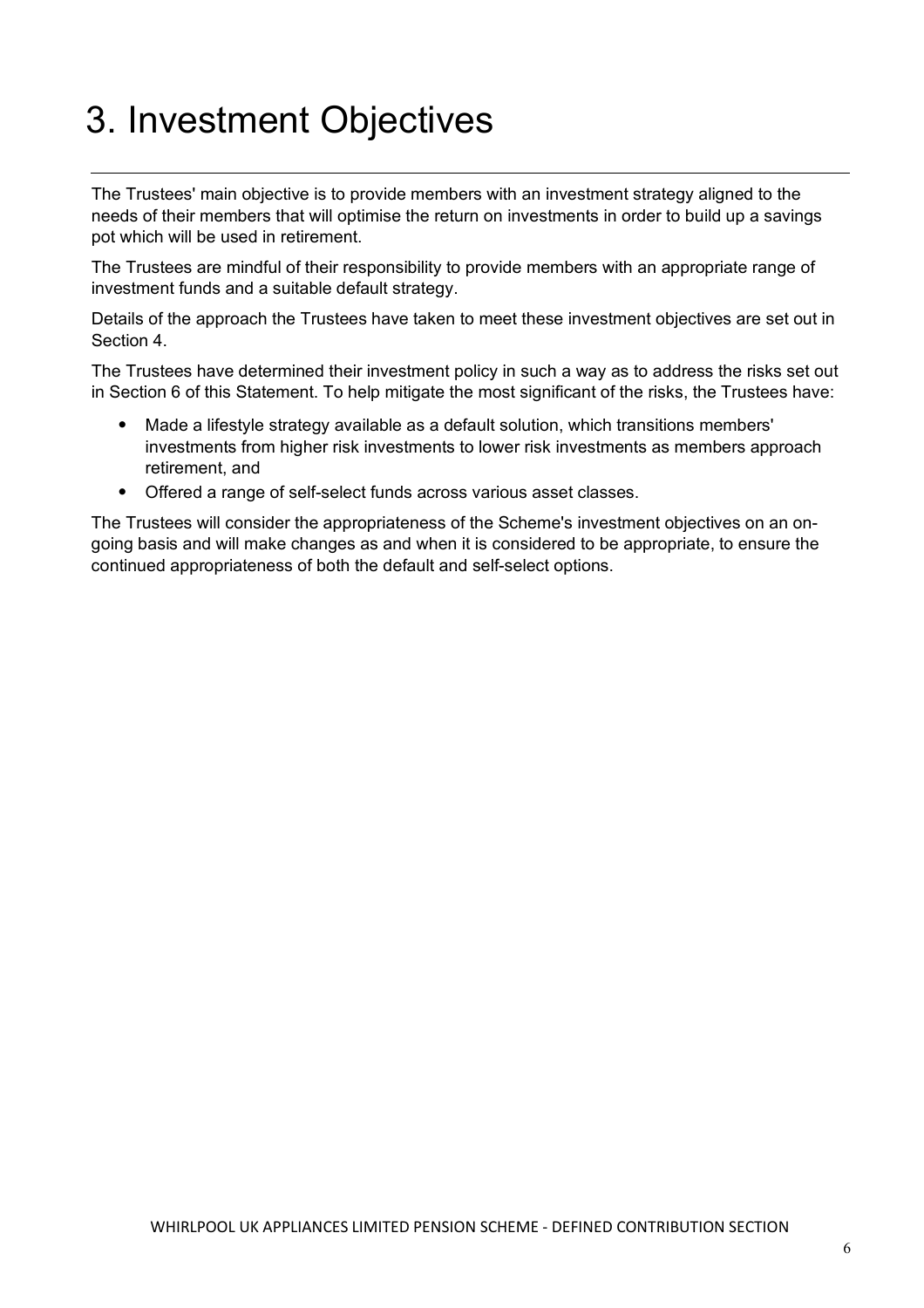# <span id="page-6-0"></span>4. Investment Strategy

The current strategy was put in place in 2013 following an exercise undertaken by the Company and its adviser at the time. The strategy was then ratified by the Trustees.

As noted previously, a sub-group, comprising of both Trustees and representatives of the Company, is currently in the process of reviewing both the platform provider and the investment strategy followed by the Scheme. The Trustees acknowledge that they will update the Statement following the conclusion of this exercise.

The Trustees are permitted to invest assets across a wide range of assets, including, but not limited to, the following (the asset classes utilised within the Default and/or Self Select Options and highlighted in bold italic):

- UK and overseas equities
- UK and overseas fixed and inflation-linked government bonds
- UK and overseas corporate bonds
- Property
- Commodities
- Hedge Funds
- Private equity and infrastructure
- High yield bonds and emerging market debt
- Diversified growth
- Cash

Details of the current strategy in place are given below.

#### **a. The default lifestyle strategy**

The Trustees have assumed responsibility for the "Default Investment Strategy" for those members who do not make a specific choice of investment for their pension contributions. The Default Investment Strategy has been determined after considering the Scheme's member profiles and their potential requirements at retirement.

The default strategy targets a pre-determined outcome at the point of retirement for members. It is set assuming that members will purchase an annuity upon retirement and seeks to better align the investment strategy with the common drivers of annuity pricing as a member approaches their normal retirement age. The default strategy also takes consideration of a number of risks, as outlined in Section 6. The Trustees have considered the trade-off between risk and expected return. The expected level of risk is considered appropriate for a typical member.

The current default investment strategy is invested wholly in global equities until the point at which a member is 10 years from their normal retirement age. After this point, corporate and government bonds will be introduced to the investment strategy and increase as a proportion of the overall investment strategy. Two years from a member's normal retirement age, monies will also be invested in cash. When a member reaches their normal retirement age, their monies will be invested as follows:

- 45% Corporate Bonds
- 30% Government Bonds
- 25% Cash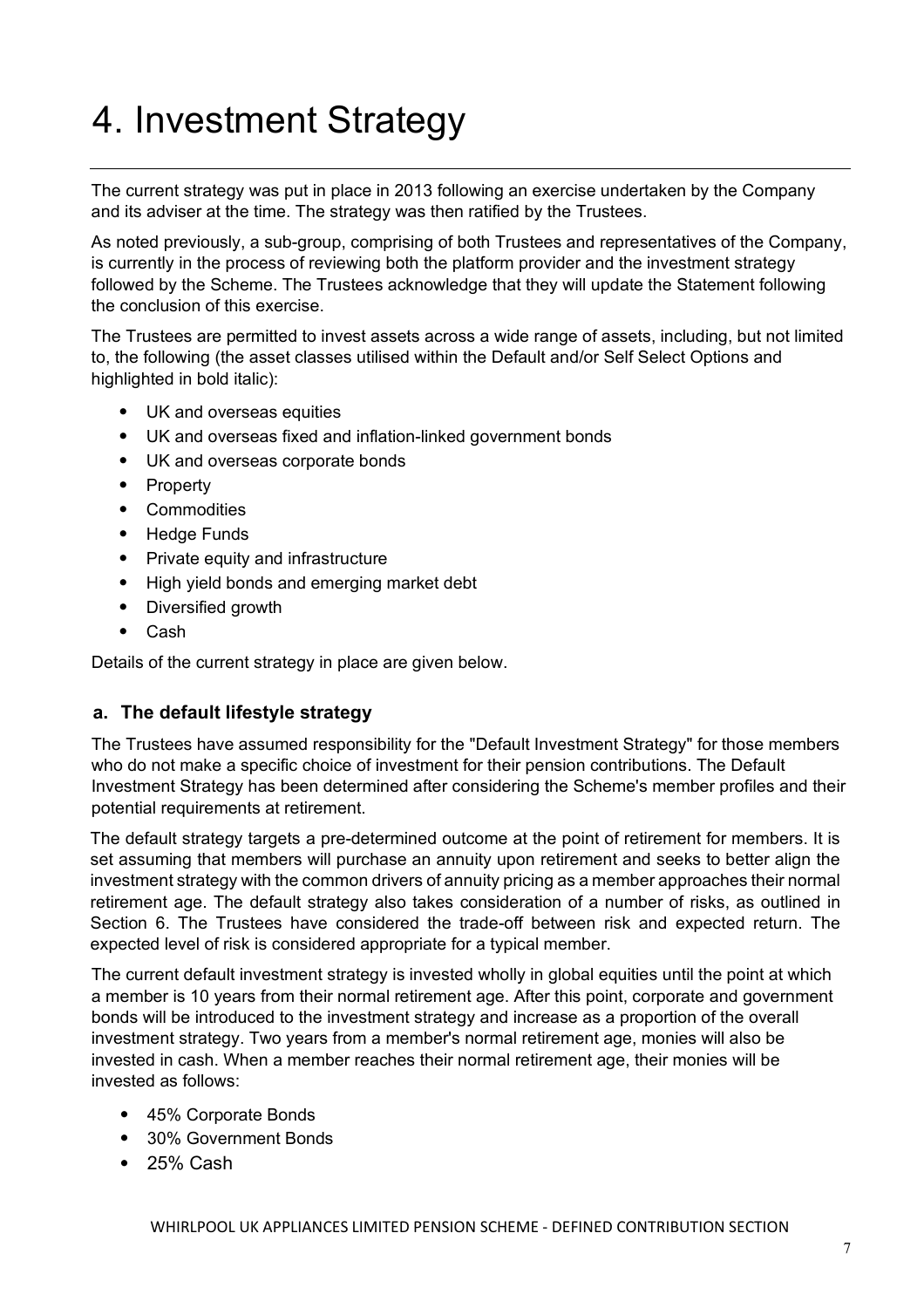The default strategy is comprised of funds managed by the investment manager BlackRock Investment Management Limited ("BlackRock"). The table below gives further information on the funds utilised within the default lifestyle strategy.

| <b>IFund</b>                                         | <b>Asset Class</b> | <b>Total Expense Ratio</b><br>$(\%)$ |
|------------------------------------------------------|--------------------|--------------------------------------|
| BlackRock Aquila Life 30/70 Global Equity Index      | Equity             | 0.39                                 |
| BlackRock Aquila Life Corporate Bond All Stock Index | <b>Bond</b>        | 0.39                                 |
| BlackRock Aquila Life Over 15 Years UK Gilt Index    | <b>Bond</b>        | 0.38                                 |
| <b>BlackRock Sterling Liquidity</b>                  | Money Market       | 0.40                                 |

Further information can be found in the appendices on how the asset mix of the default lifestyle strategy changes as a member approaches retirement.

The Trustees will seek advice from their Investment Adviser on the ongoing suitability of the default investment strategies available to members. Trustees, with the assistance of their Investment Advisor, will monitor the underlying investment funds to ensure their continuing appropriateness for the mandates given and replace them if deemed necessary.

Details of the default investment strategies are made available in in the Member Information Booklets which are available on the Scottish Widows member portal.

#### **b. Fund choices**

If members do not want to be invested in a lifestyle strategy they also have the option to invest in self-select funds. The range of investment options cover multiple asset classes and provide appropriate strategic choices for members' different savings objectives, risk profiles and time horizons.

When self-selecting, the balance between funds and asset classes is the member's decision. This balance will determine the expected return on a member's assets and should be related to the member's own risk appetite and tolerance.

The Trustees have made seven funds available for self-selecting, details of which can be found in the appendices.

The Trustees will continue to keep the fund range under review, and will make changes if appropriate.

#### **c. Additional Voluntary Contributions**

Members historically utilised additional voluntary contributions with BlackRock and Standard Life. These options have now been frozen following the creation of the DC Section. The benefits will continue to accrue, according to investment performance, until the date of a member's retirement or a transfer out of these policies.

#### **d. Realisation of investments**

All funds currently utilised by Scheme are daily dealing funds and accordingly are readily realisable to members under normal market conditions. However, during periods of extreme markets stress, there is the potential that the underlying manager may not be able to realise monies in a timely manner that redemptions could potentially be delayed.

WHIRLPOOL UK APPLIANCES LIMITED PENSION SCHEME - DEFINED CONTRIBUTION SECTION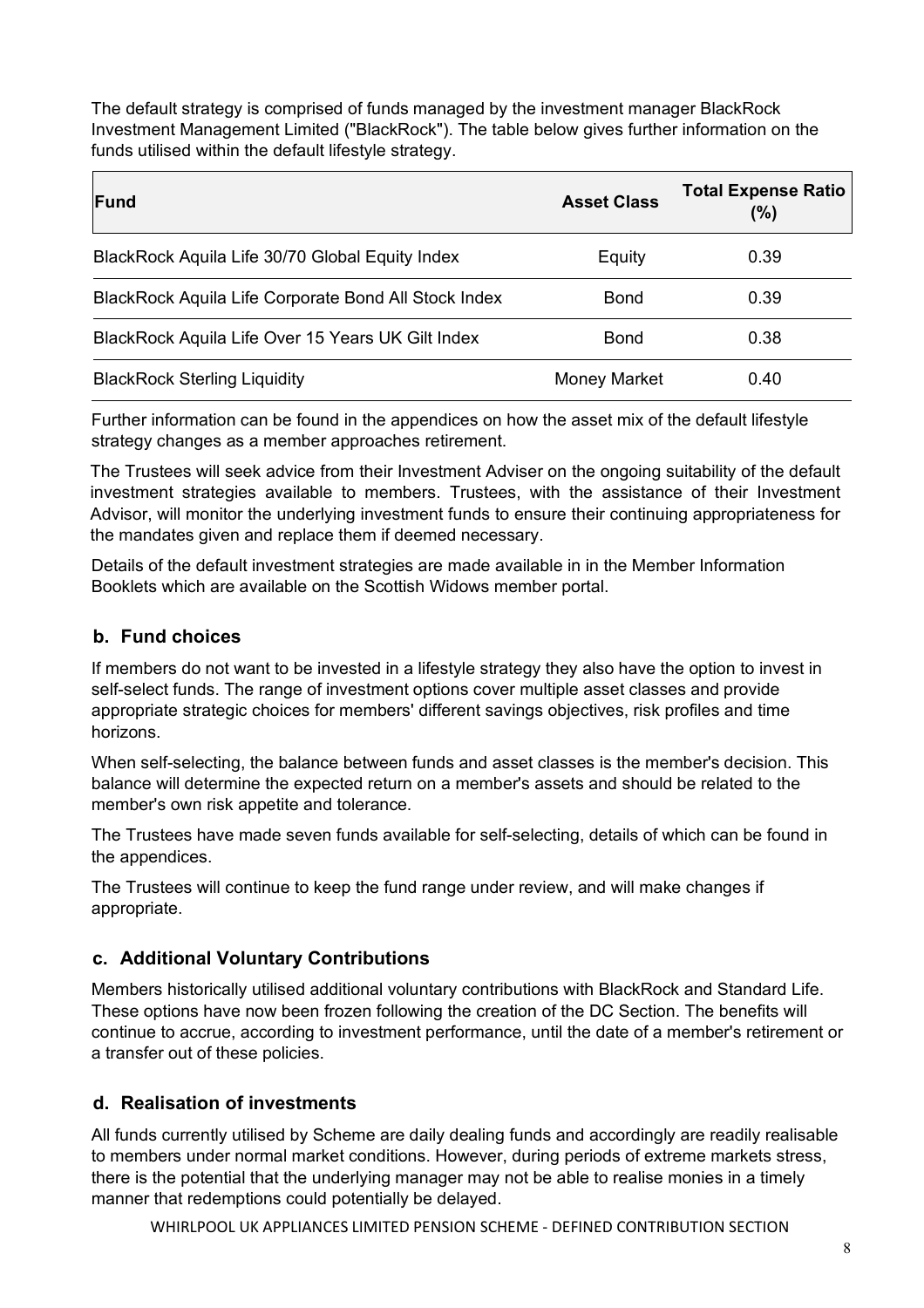## <span id="page-8-0"></span>5. Responsible Investing

#### **a. Financially material considerations**

The Trustees recognise that Environmental, Social and Governance (ESC) factors, including climate change, can all influence the investment performance of the Scheme's portfolio and it is therefore in members' and the Scheme's best interests that these factors are taken into account within the investment process and that ESG risks are identified and avoided or mitigated as best as possible.

The Trustees believe that investing with a manager who approaches investments in a responsible way and takes account of ESG-related risks will lead to better risk adjusted performance results as omitting these risks in investment analysis could skew the results and underestimate the level of overall risk being taken.

Therefore, the Trustees will work with the Investment Advisor to help select the investment managers that have passed the initial ESG screening. ESG screening will involve some of the following activities, but is not limited to: ensuring the managers are signatories to UNPRI, reviewing the managers' own ESG policies, investigating the extent to which these policies are integrated into their standard procedures of investment research and analysis etc.

The Trustee acknowledge that the underlying investments managers and funds utilised are managed on a passive index-tracking basis and therefore the investment manager does not have ability to make active investment decisions based upon potential financially material concerns.

The Trustees will continue to review the available products and approaches in this space and strive for the Scheme to continue to deliver strong risk-adjusted returns, incorporating responsible investments principles into the process, where possible.

#### **b. Non-financial considerations**

The Trustees do not explicitly take into account non-financial matters in the selection, retention and realisation of investments.

#### **c. Stewardship policy**

The Scheme could currently be regarded as a small scheme by the size of assets; hence, bespoke segregated mandates are not currently available to the Trustees. Therefore, the Scheme's stewardship approach focuses on selection, monitoring and, where necessary, switching of underlying investment managers. The Trustees believe that choosing the right managers who fully engage with issuers of equity or debt instruments in their portfolios will lead to better financial results for members.

The Trustees are supportive of the UK Stewardship Code published by the Financial Reporting Council and encourage the Scheme's underlying managers, who are regulated by the Financial Conduct Authority, to comply with the UK Stewardship Code. Such managers are expected to report on their adherence to the Code on an annual basis. For managers that choose not to comply with any of the principles in the UK Stewardship Code, or not to follow the guidance at all, the Trustees will request a clear rationale from the managers on their alternative approach to stewardship.

As the Scheme invests in pooled funds via an investment platform, the Trustees' scope to vote on the Scheme's shares directly is currently limited. The Trustees have therefore concluded that the decision on how to exercise voting rights should be left with the underlying investment managers who will exercise these rights in accordance with their respective published corporate governance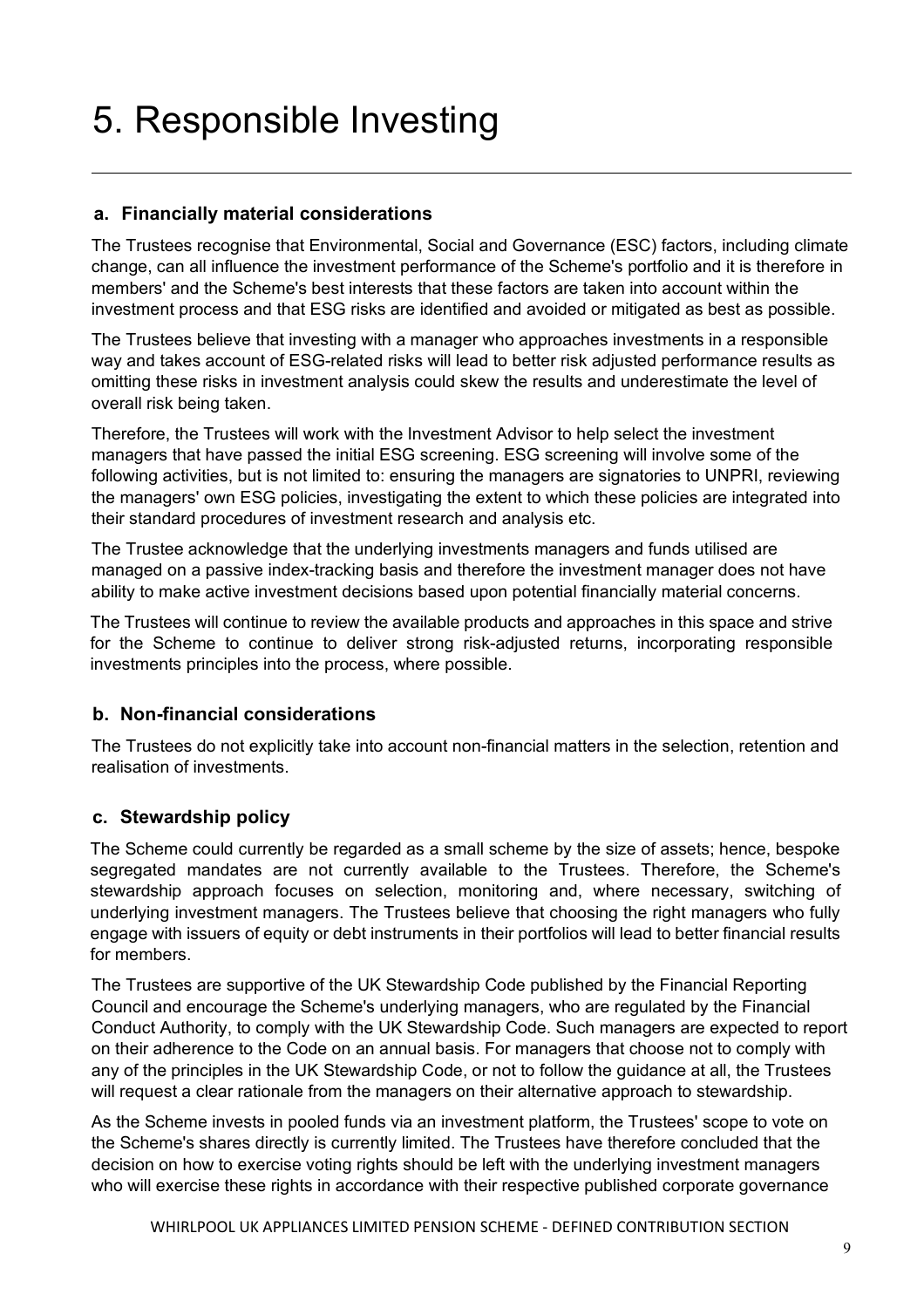policies. These policies take into account the financial interests of shareholders, and should be for the members' and other stakeholders' benefit.

The Trustees will request annual reports on the voting undertaken by the Scheme's underlying investment managers during the period and review the voting to ensure it remains broadly consistent with the Trustees' view of good stewardship standards.

#### **d. Member views**

At present, the Trustees do not explicitly take account of member views when selecting investments for the Scheme, however, the Trustees believe that they have a good understanding of membership demographics, behaviours and preferences and strive to provide a fund range that meets both financial and non-financially relevant member needs.

Going forward, the Trustees will include a note within the members annual benefit statements informing members of their ability to contact the Trustees with regards to any non-financial considerations, e.g. ethical or religious beliefs, which they wish to be considered.

The Trustees will consider each suggestion, based upon its own merits, for potential future inclusion within either default strategy or self-select options.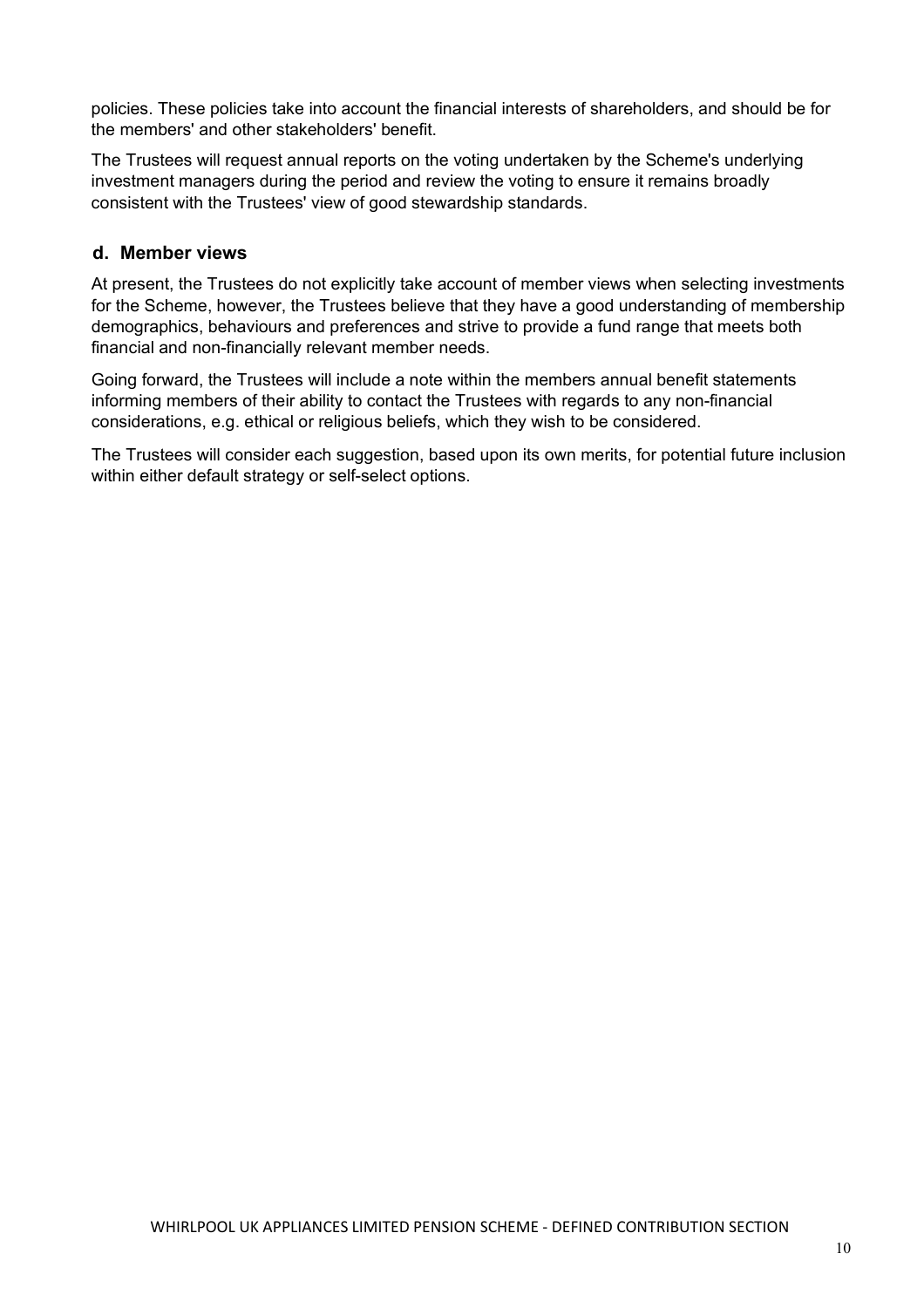### <span id="page-10-0"></span>6. Arrangements with Asset Managers

The Trustees monitor the Scheme's investments to consider the extent to which the investment strategy and decisions of the investment managers are aligned with the Trustees' policies. This includes monitoring the extent to which managers:

- make decisions based on assessments about medium- to long-term financial performance of an issuer of debt or equity; and
- engage with issuers of debt or equity to improve their performance in the medium- to long-term.

The Trustees are supported in this monitoring activity by their advisers.

The Trustees receive at least annual reports and verbal updates from the advisers on various items including underlying fund performance and any major changes to processes or personnel. The Trustees focus on longer-term performance when considering the ongoing suitability of the investments in relation to the Scheme's objectives.

Before appointment of a new investment manager, the Trustees and their adviser endeavour to review the governing documentation associated with the investment and consider the extent to which it aligns with the Trustees' policies. Where necessary, the Trustees will seek to express their expectations to the investment managers to try to achieve greater alignment.

As the Scheme predominantly invests in pooled funds, the Trustees have limited direct influence on the investment holdings, processes and policies in place. However, the Trustees will encourage managers to improve their practices where possible, while acknowledging that in practice the managers may face limitations in fully aligning their strategy and decisions to the (potentially conflicting) policies of all their pooled fund investors.

Where investment managers are considered to make decisions that are not in line with the Trustees' policies, expectations, or the other considerations set out above, the Trustees will typically first engage with the manager but could ultimately replace the manager where this is deemed necessary.

There is typically no set duration for arrangements with managers, although the continued appointment for all managers will be reviewed periodically, and at least every three years.

The Trustee does not regularly monitor investment managers against non-financial criteria of the investments made on its behalf unless this is a stated aim of the underlying investment.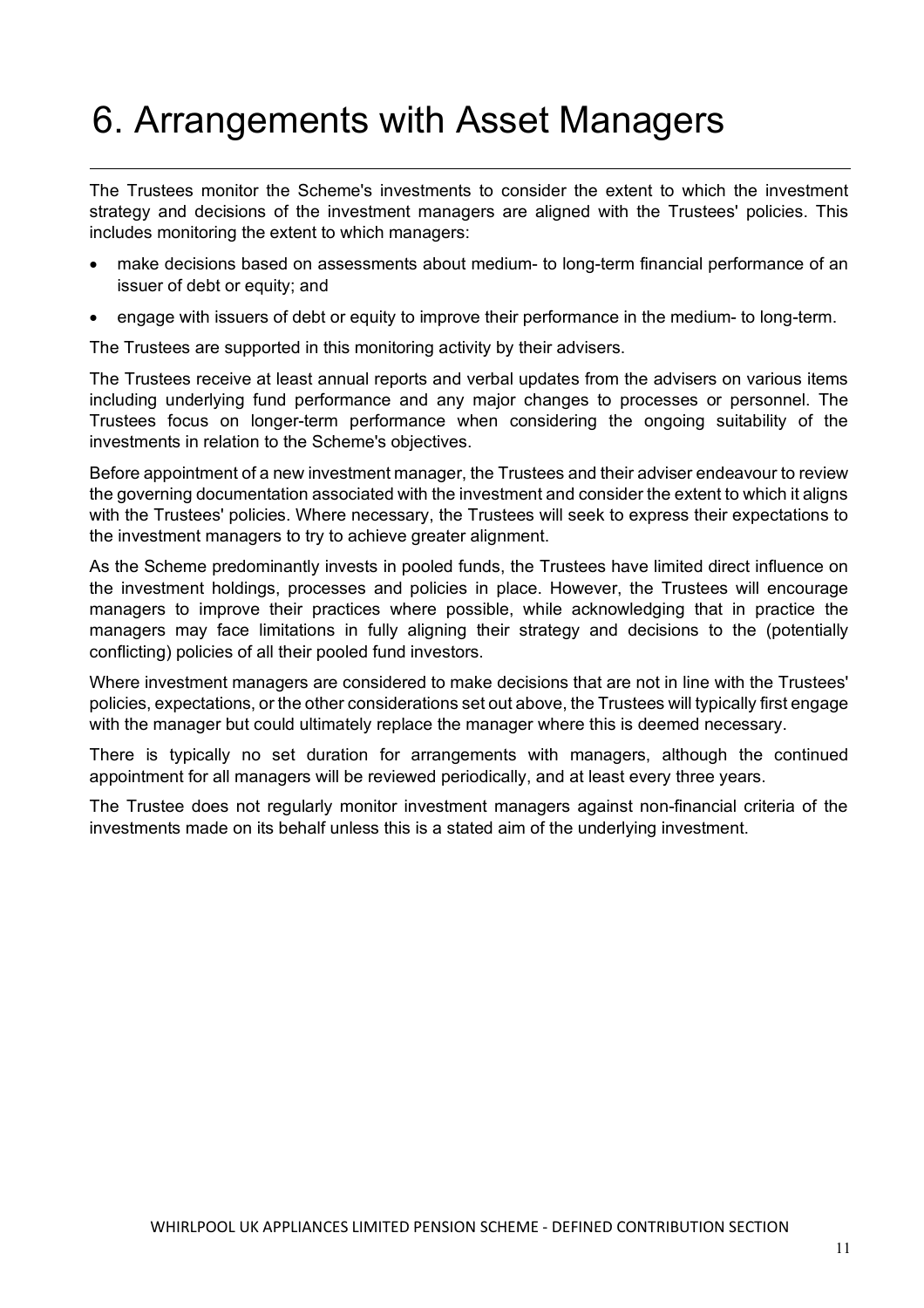# <span id="page-11-0"></span>7. Cost transparency

The Trustees recognise the importance of monitoring the level of investment costs incurred in the management of members' assets and the impact these can have on the value of these assets.

It is the Trustees' view that long term performance, net of fees, is the most important metric on which to evaluate the investment managers.

Investment managers are remunerated by the deduction of set percentages of assets under management. This is in-line with market practice and avoids a short-term approach to investment performance that may be the result of any performance-related fees. The Trustees therefore believe it is important to understand all the different costs and charges, which are paid by members (through a deduction from the unit price). These include:

- explicit charges, such as the annual management charge, and additional expenses that are disclosed by investment managers as part of the Total Expense Ratio ('TER');
- implicit charges, such as the portfolio turnover costs (transaction costs) borne within a fund. The Trustees define portfolio turnover costs as the costs incurred in buying and selling underlying securities held within the fund's portfolio. These are incurred on an ongoing basis and are implicit within the performance of each fund.

The platform provider is also remunerated as a set percentage of the assets under management. This reflects the costs associated with administration, hosting of funds and direct communication exercises.

No specific ranges are set for acceptable costs and charges, particularly in relation to portfolio turnover costs. However, the Trustees expect their advisers to highlight if these costs and charges appear unreasonable when they are collected as part of the annual Chairman's Statement exercise.

The Trustees are aware of the importance of monitoring its investment managers' total costs and the impact these costs can have on the overall value of members' assets.

The Trustees collect annual cost transparency reports as part of the value for members assessment. This allows the Trustees to understand exactly what members are paying. These costs, along with estimated impact on representative members, are made publicly available within the annual Chair's **Statement** 

#### **Portfolio Turnover**

The Trustees accept that transaction costs will be incurred to drive investment returns and that the level of these costs varies across asset classes and by investment manager style within an asset class. In both cases, a reasonable level of transaction costs is acceptable as long as it is consistent with the asset class characteristics and investment manager's style and historic trends. Where the Trustees' monitoring identifies a lack of consistency the mandate will be reviewed.

Targeted portfolio turnover is defined as the expected frequency with which each underlying investment managers' fund holdings change over a year. The Scheme's investment adviser monitors this on behalf of the Trustee as part of the investment manager monitoring they provide to the Trustee and flags to the Trustee where there are concerns.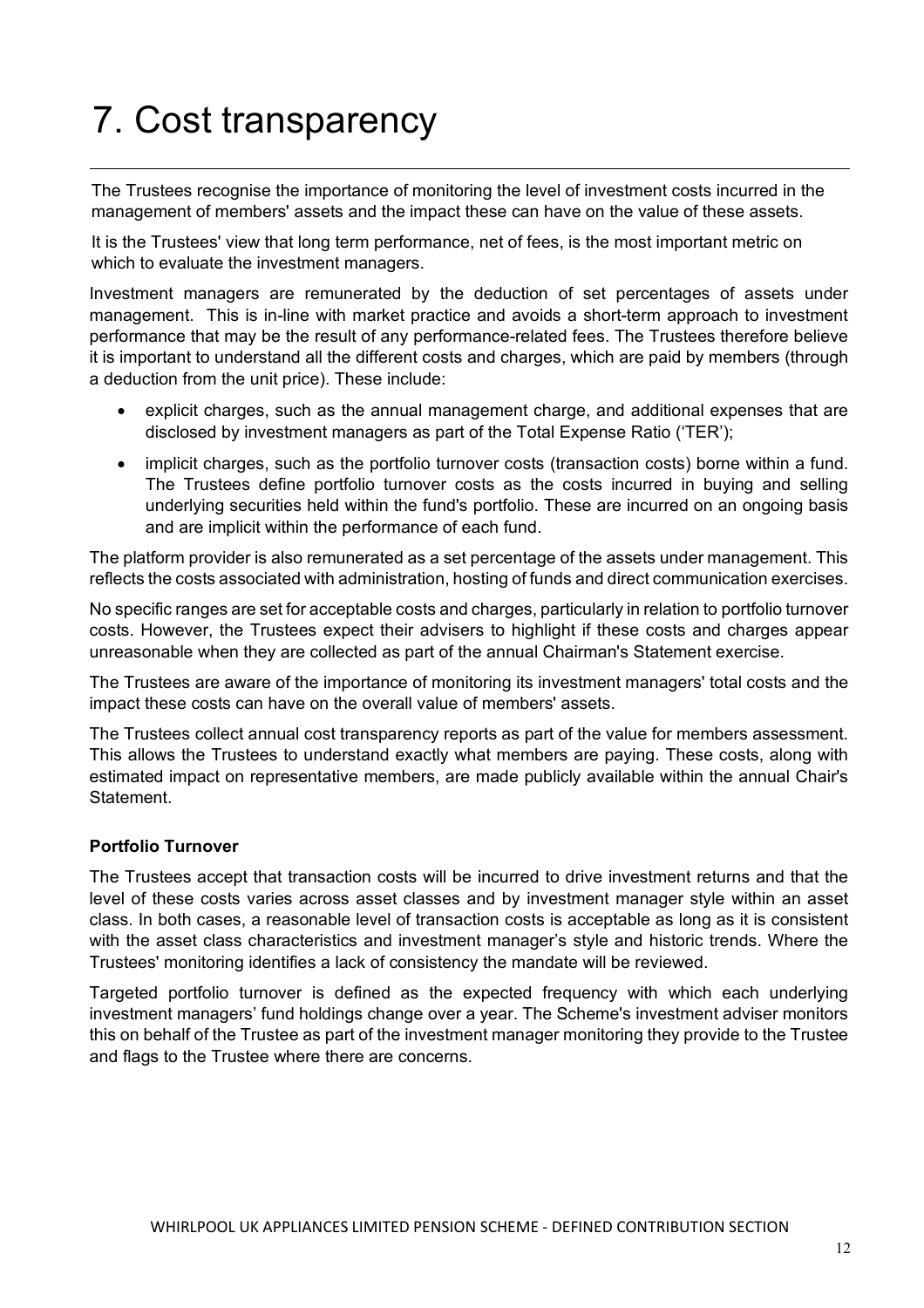# <span id="page-12-0"></span>8. Risk

The Trustees are aware, and seek to take account, of a number of risks in relation to the Scheme's investments, including those set out below. Under the Pensions Act 2004, the Trustees are required to state their policy regarding the ways in which risks are to be measured and managed.

The Trustees recognise that in a defined contribution arrangement, members assume the investment risks themselves. The Trustees further recognise that members are exposed to different types of risk at different stages of their working lifetimes. Broadly speaking, five main types of investment risk can be identified, as noted below:

| <b>Type</b><br>of Risk | <b>Risk</b>                       | Description                                                                                                                                                                                                                                                                                                                                                                                                                       | How is the risk monitored and<br>managed?                                                                                                                                                                                                                 |  |
|------------------------|-----------------------------------|-----------------------------------------------------------------------------------------------------------------------------------------------------------------------------------------------------------------------------------------------------------------------------------------------------------------------------------------------------------------------------------------------------------------------------------|-----------------------------------------------------------------------------------------------------------------------------------------------------------------------------------------------------------------------------------------------------------|--|
|                        | Inflation<br><b>Risk</b>          | The risk that a member's<br>investments will not grow quickly<br>enough to sufficiently out ace<br>inflation the cost of living                                                                                                                                                                                                                                                                                                   | The Trustees make available a<br>range of funds across various<br>asset classes, with the majority<br>expected to keep pace with<br>inflation.                                                                                                            |  |
|                        | Currency<br><b>Risk</b>           | This is the risk that occurs when the<br>price of one currency moves relative<br>to another                                                                                                                                                                                                                                                                                                                                       | Members are able to set their<br>own investment allocations, in<br>line with their risk tolerances.                                                                                                                                                       |  |
| <b>Market Risks</b>    |                                   | (reference) currency. In the context of<br>a UK pension scheme, the scheme<br>may be invested in overseas stocks<br>or assets, which are either directly or<br>indirectly linked to a currency other<br>than Sterling. There is a risk that the<br>price of that overseas currency will<br>move in such a way that devalues<br>that currency relative to Sterling, thus<br>negatively impacting the overall<br>investment return. | The default strategy<br>and<br><b>IS</b><br>designed with the intention of<br>diversifying these risks to reach a<br>level of risk deemed appropriate<br>given the objectives. This is set<br>with<br>the<br>advice<br>from<br>the<br>investment adviser. |  |
|                        | <b>Credit Risk</b>                | This is the risk that one party to a<br>financial instrument will cause a<br>financial loss for the other party by<br>failing to discharge an obligation.                                                                                                                                                                                                                                                                         |                                                                                                                                                                                                                                                           |  |
|                        | <b>Other Price</b><br><b>Risk</b> | This is the risk that principally arises<br>in relation to the return seeking<br>portfolio, which invests in equities,<br>equities in pooled funds, equity<br>futures, hedge funds, private equity<br>and property.                                                                                                                                                                                                               |                                                                                                                                                                                                                                                           |  |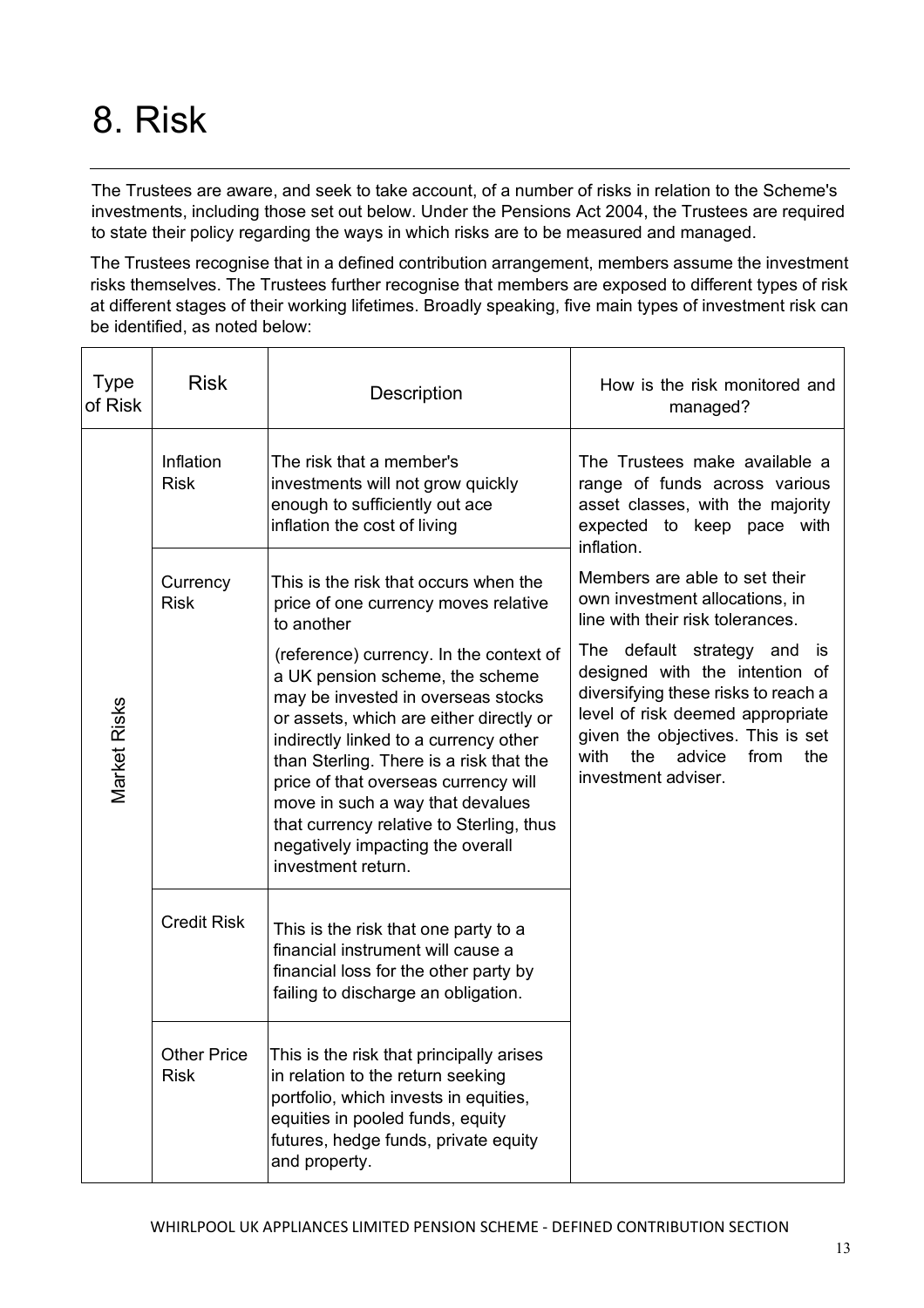| Environmental and<br>social<br>and<br>governance<br>("ESG") risks | This is the risk that ESG concerns,<br>including climate change, have a<br>financially material impact on the<br>return of the Scheme's assets.<br>These risk factors can have a<br>significant effect on the long-term<br>performance of the assets the<br>Scheme holds. | Where applicable these factors<br>be considered<br>will<br>the<br>in<br>investment<br>but<br>process<br>is<br>considered the responsibility of<br>the investment manager.<br>Please see Section 5 for the<br>Trustees' responsible investment<br>statement.                                                                                        |  |
|-------------------------------------------------------------------|---------------------------------------------------------------------------------------------------------------------------------------------------------------------------------------------------------------------------------------------------------------------------|----------------------------------------------------------------------------------------------------------------------------------------------------------------------------------------------------------------------------------------------------------------------------------------------------------------------------------------------------|--|
| <b>Pension Conversion</b><br><b>Risk</b>                          | This is the risk where assets are<br>invested<br>target<br>specific<br>to<br>$\mathsf{a}$<br>retirement objective which differs<br>from how members are expected to<br>use their pots at retirement.                                                                      | The Trustees make available a<br>single option at retirement.<br>The Trustees increases the<br>proportion of assets that more<br>closely match this option.<br>The default is a lifestyle strategy<br>which<br>automatically<br>switches<br>member assets into investments<br>whose value is expected to be<br>less volatile on an absolute basis. |  |
| Manager risk                                                      | This is assessed as the expected<br>deviation of the prospective risk and<br>return, as set out in the managers'<br>objectives, relative to the investment<br>policy.                                                                                                     | It is measured by monitoring the<br>actual deviation of returns<br>relative to the objective and<br>factors supporting the managers'<br>investment process through the<br>quarterly performance updates<br>provided by Aon.                                                                                                                        |  |
| Liquidity risk                                                    | The risk that the Scheme's assets<br>cannot be realised at short notice in<br>line with<br>member or Trustees'<br>demand.                                                                                                                                                 | As far as is practicable and<br>necessary, the Trustees invest<br>in liquid assets that can be<br>quickly realised as required.<br>It is managed by investing only in<br>readily realisable pooled funds<br>that can be bought and sold on a<br>daily basis.                                                                                       |  |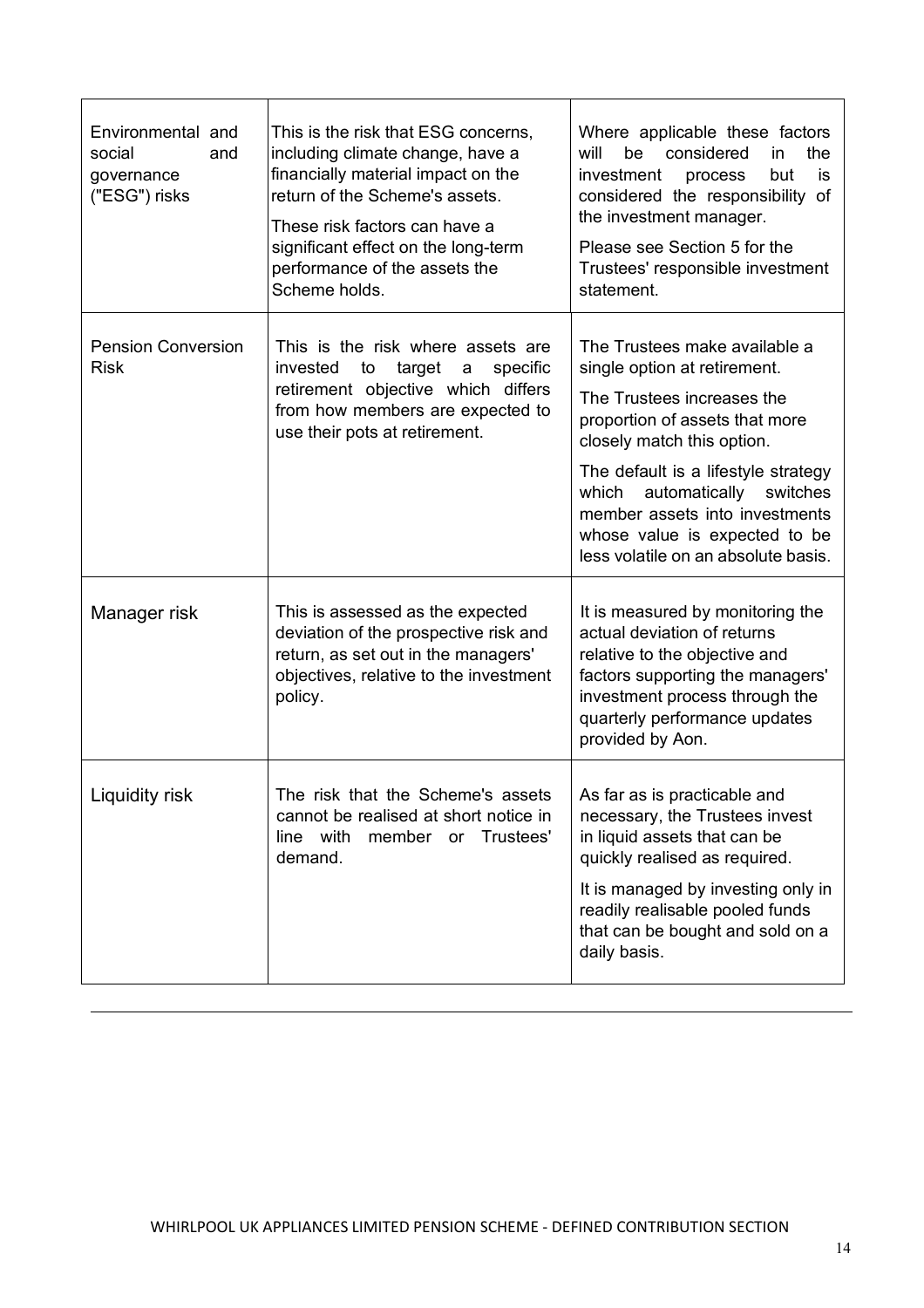## <span id="page-14-0"></span>9. Monitoring of Investment Adviser and **Managers**

#### **a. Investment adviser**

The Trustees continually assess and review the performance of its adviser in a qualitative way.

#### **b. Investment managers**

The Trustees receive quarterly monitoring reports on the performance of the underlying investment managers from the Investment Adviser as an independent check on the performance Of the funds that the Scheme invests in.

The Investment Adviser will advise the Trustees of any significant developments of which it is aware relating to the underlying investment managers, or funds managed by the underlying investment managers in which the assets of the Scheme are invested, such that in the view of the Investment Adviser there exists a significant concern that these funds will not be able to meet their long-term objectives.

The Trustees also monitor the stewardship track record of the Scheme's underlying investment managers on an annual basis and will take action if this is found inconsistent with appropriate longterm return generation.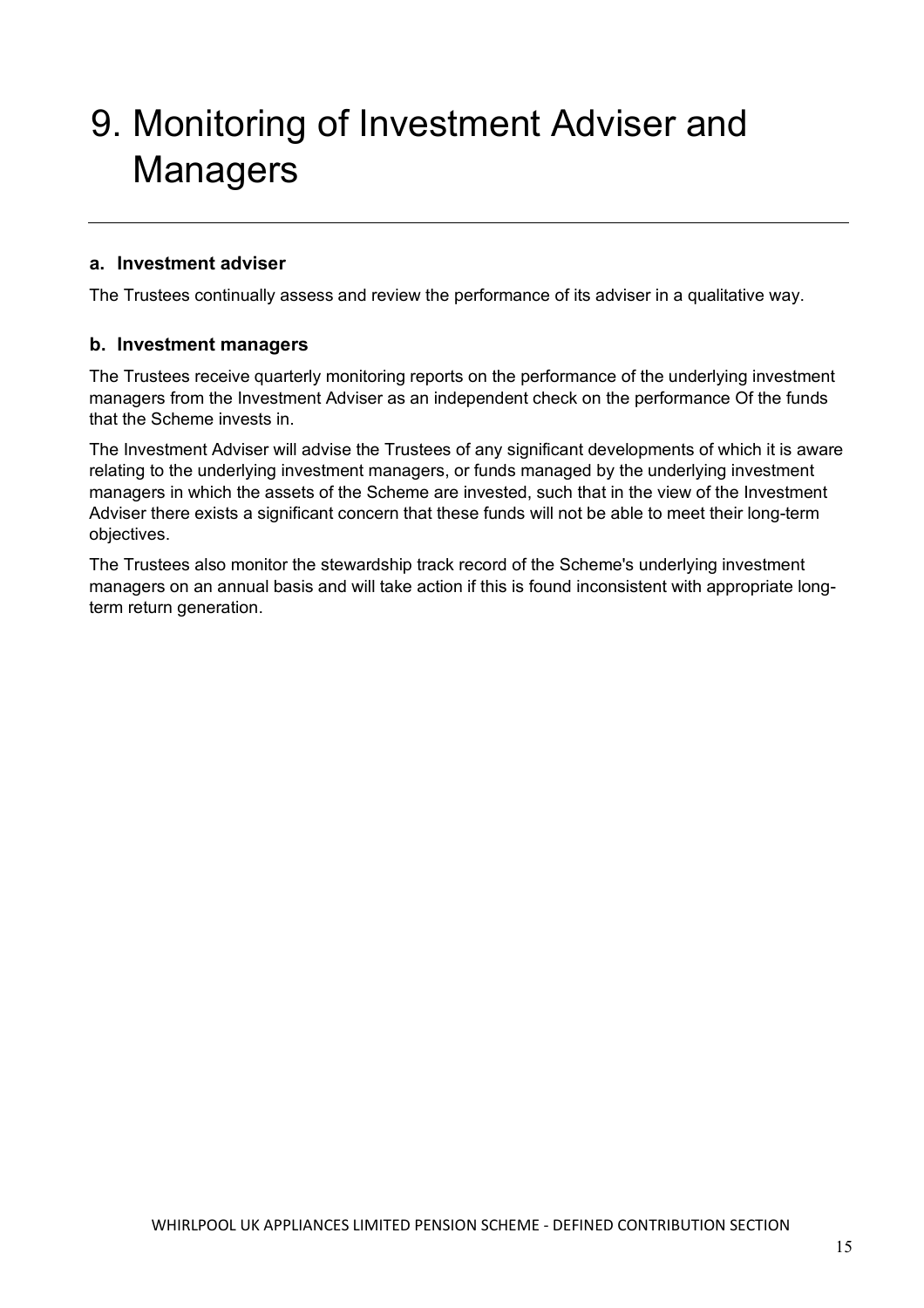### <span id="page-15-0"></span>10.Code of Best Practice

The Pensions Regulator has published a code on standards for DC schemes which came into effect in November 2013 as part of a wider initiative to get DC right. This was updated further on 28 July 2016 and this revised version is shorter and simpler than its predecessor and has been updated to include the DC flexibilities and governance legislation introduced from April 2015.

The Code of Practice 13 on the governance and administration of occupational DC trust-based schemes places bigger than ever emphasis on good quality investment arrangements and stricter requirements for reviewing these on the Trustees. Particular attention has to be paid to the design of default strategies and on-going monitoring of their continuing suitability for scheme membership. The Code can be found here:

https://www.thepensionsrequlator-gov.uk/en/document-library/codes-of-practice/code-13 qovernance-andadministration-of-occupational-trust-based-schemes-providinq-money-purchase

When formulating their investment policy, the Trustees have acted in line with the Code of Practice 13.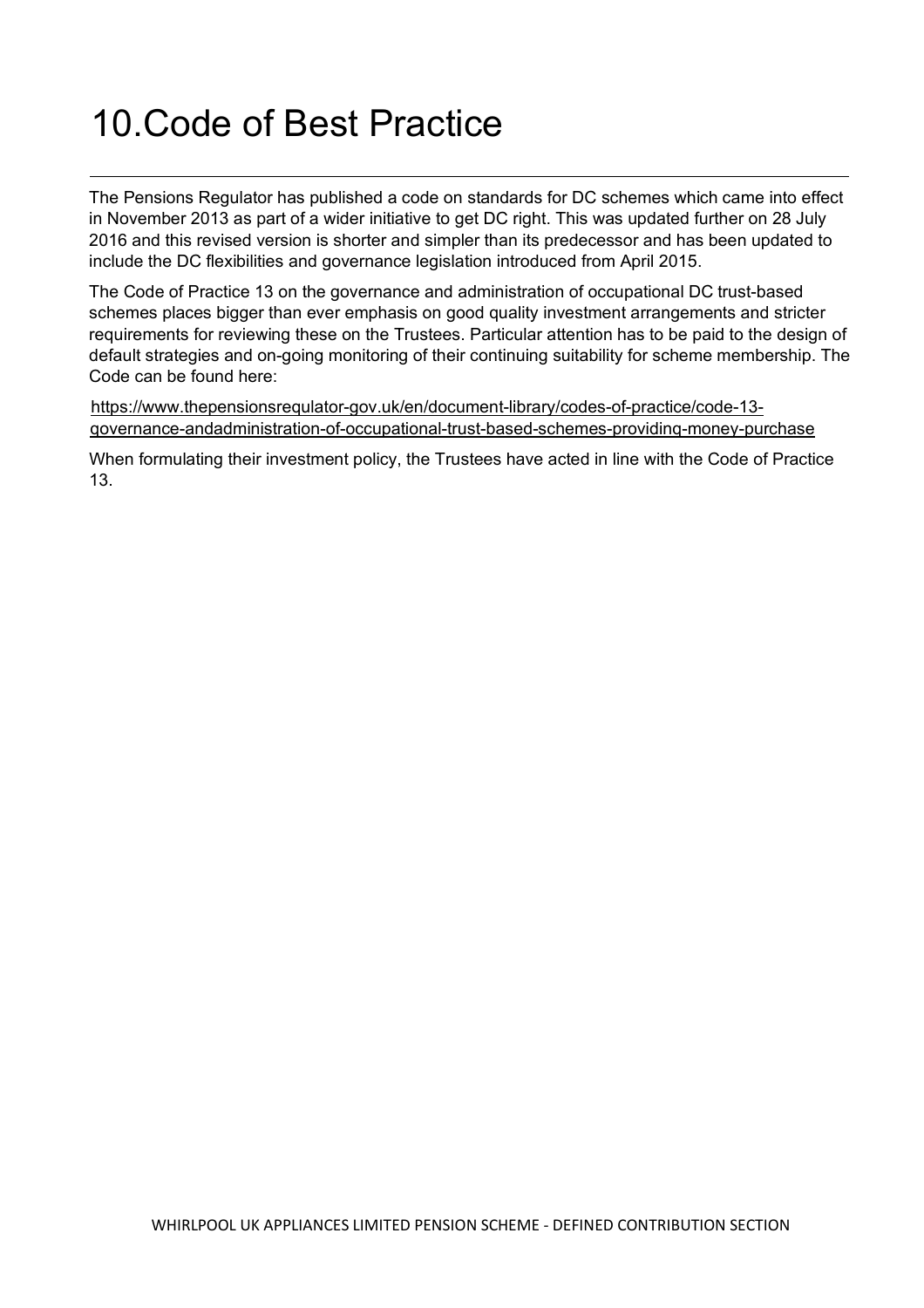# <span id="page-16-0"></span>11.Compliance

The Scheme's Statement of Investment Principles is available to members.

A copy of the Scheme's current Statement plus Appendices is also supplied to the Principal Employer, the Scheme's investment managers, auditors and administrators.

This Statement of Investment Principles, taken as a whole with the Appendices was approved by the Trustees on: 30 September 2020.

**Approved by: Keith Lewis (on behalf of PTL Governance Ltd)**

**Date: 30 September 2020**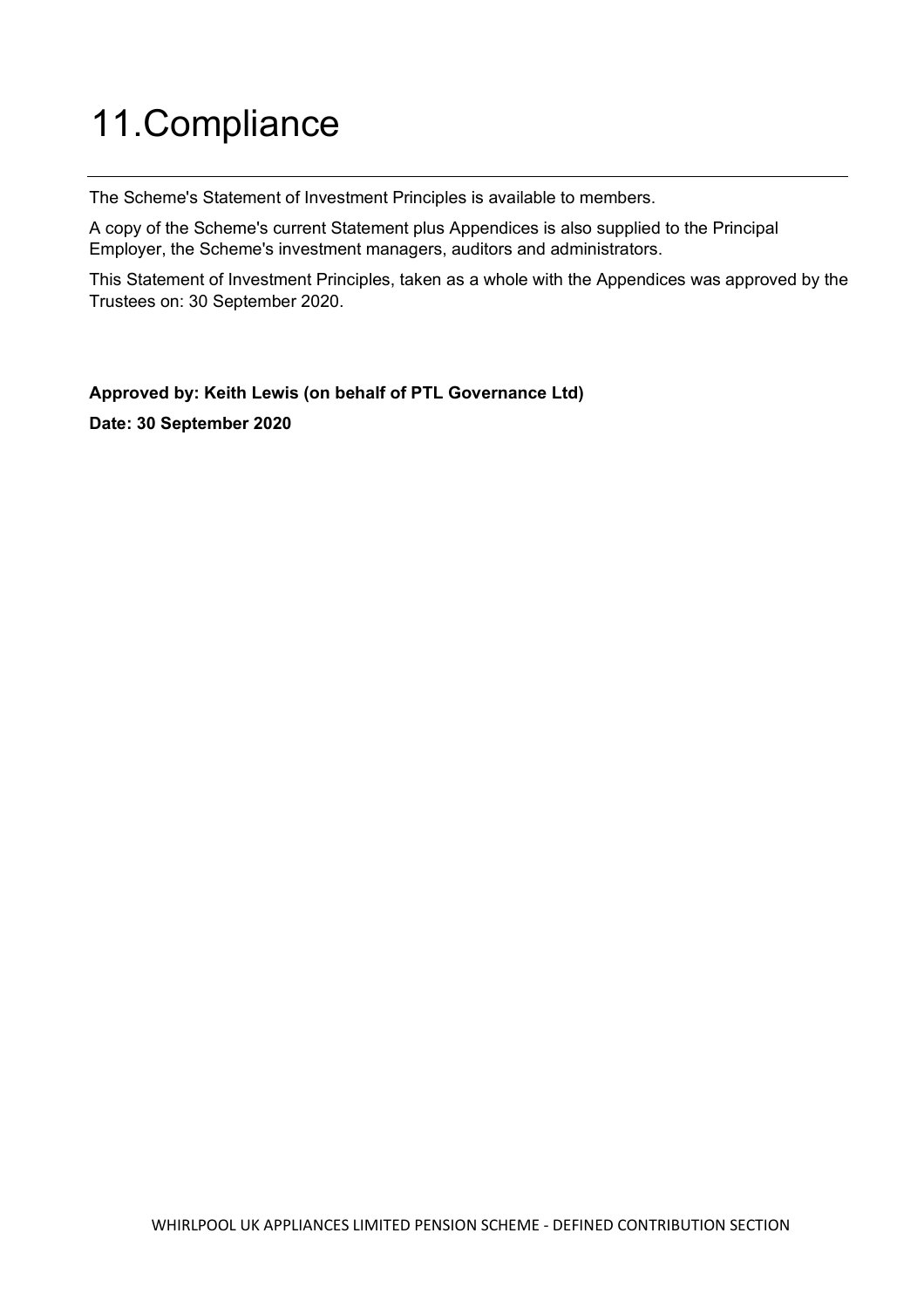# <span id="page-17-0"></span>Appendix 1. Default Lifestyle Strategy Sliding Scale

For members who are invested in the default lifestyle strategy the following table sets out the switches between the funds that will be carried out on a member's behalf up to their retirement date:

| <b>Default Lifestyle Strategy</b> |                                                              |                                                                                      |                                                 |                                        |
|-----------------------------------|--------------------------------------------------------------|--------------------------------------------------------------------------------------|-------------------------------------------------|----------------------------------------|
| Months to TRA*                    | <b>BlackRock Aquila Life</b><br>30/70 Global Equity<br>Index | <b>BlackRock Aquila</b><br>Life Corporate Bond Life Over 15 Years<br>All Stock Index | <b>BlackRock Aquila</b><br><b>UK Gilt Index</b> | <b>BlackRock Sterling</b><br>Liquidity |
| $120+$                            | 100.00                                                       | 0.00                                                                                 | 0.00                                            | 0.00                                   |
| 120                               | 99.17                                                        | 0.50                                                                                 | 0.33                                            | 0.00                                   |
| 109                               | 90.00                                                        | 6.00                                                                                 | 4.00                                            | 0.00                                   |
| 97                                | 80.00                                                        | 12.00                                                                                | 8.00                                            | 0.00                                   |
| 85                                | 70.00                                                        | 18.00                                                                                | 12.00                                           | 0.00                                   |
| 73                                | 60.00                                                        | 24.00                                                                                | 16.00                                           | 0.00                                   |
| 61                                | 50.00                                                        | 30.00                                                                                | 20.00                                           | 0.00                                   |
| 49                                | 40.00                                                        | 36.00                                                                                | 24.00                                           | 0.00                                   |
| 37                                | 30.00                                                        | 42.00                                                                                | 28.00                                           | 0.00                                   |
| 25                                | 20.00                                                        | 43.00                                                                                | 28.67                                           | 8.33                                   |
| 13                                | 10.00                                                        | 44.00                                                                                | 29.33                                           | 16.67                                  |
| <b>Target Retirement Age</b>      | 0.00                                                         | 45.00                                                                                | 30.00                                           | 25.00                                  |

The default lifestyle strategy funds are all invested via the Scottish Widows platform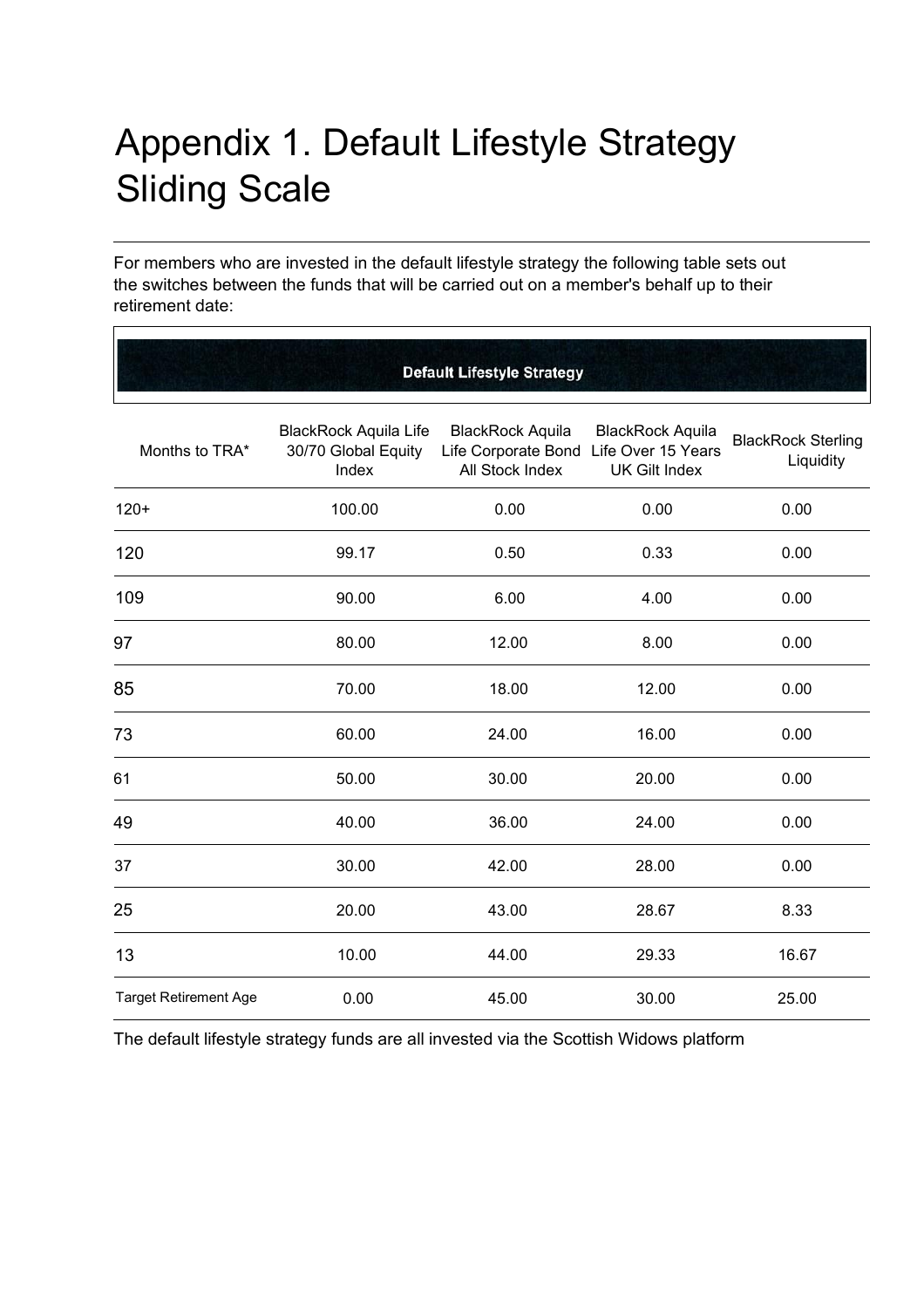### <span id="page-18-0"></span>Appendix 2. Self-Self Fund Range

For members who are not invested in the default lifestyle strategy the following table sets out the available funds which members can choose to invest in via the self-select fund range:

| Fund                                                      | Asset Class  | <b>Total Expense Ratio</b><br>(%) |
|-----------------------------------------------------------|--------------|-----------------------------------|
| BlackRock Aquila Life 30/70 Global Equity Index           | Equity       | 0.39                              |
| BlackRock Aquila Life Corporate Bond All Stock Index      | <b>Bonds</b> | 0.39                              |
| BlackRock Aquila Life Index-Linked Over 5 Year Gilt Index | <b>Bonds</b> | 0.39                              |
| BlackRock Aquila Life Over 15 Years UK Gilt Index         | <b>Bonds</b> | 0.38                              |
| BlackRock Aquila Life UK Equity Index                     | Equity       | 0.39                              |
| BlackRock Aquila Life World (ex UK) Equity Index          | Equity       | 0.39                              |
| <b>BlackRock Sterling Liquidity</b>                       | Money Market | 0.40                              |

The assets for the underlying managers are hosted on an investment platform provided by Scottish Widows.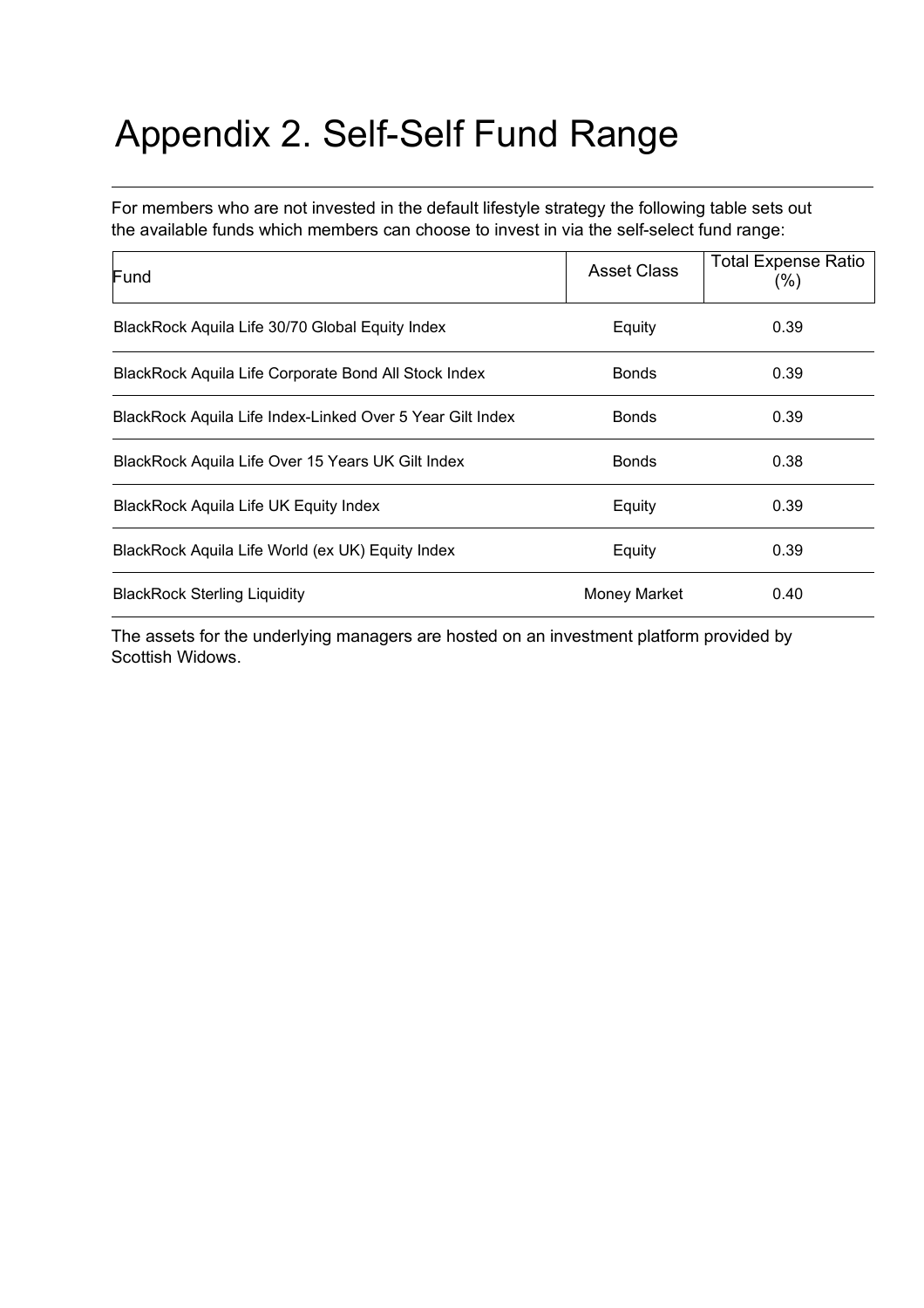#### <span id="page-19-0"></span>**a. Trustees**

The Trustees' responsibilities include the following:

- Reviewing at least triennially and more frequently if necessary, the content of this Statement in consultation with the Investment Adviser and modifying it if deemed appropriate
- Selecting the Investment Managers
- Assessing the quality of the performance and processes of the Investment Managers by means of regular reviews of investment returns and other relevant information, in consultation with the Investment Adviser Consulting with the Principal Employer regarding any proposed amendments to this Statement
- Monitoring compliance of the investment arrangements with this Statement on a continuing basis
- Publishing this Statement on a publicly available website and informing members of the location

#### **b. Investment adviser**

The Investment Adviser's responsibilities include the following:

- Participating with the Trustees in reviews of the Statement of Investment Principles
- Production of quarterly independent performance monitoring reports
- Advising of any significant developments of which it is aware relating to the investment managers, or funds managed by the investment managers in which the Scheme is invested, such that in its view there is a significant concern that any of these funds will not be able to meet its long-term objectives.
- Updating the Trustees on changes in the investment environment, and advising the Trustees, at its request, on how such changes could present either opportunities or problems for the Scheme
- Undertaking project work, as requested, including:
- Reviews of the default strategy, white labelled funds and fund range; and \_ Research into and reviews of Investment Managers.
- Advising on the selection of new managers and/or custodians

#### **c. Investment managers**

As noted in this SIP, the Trustees have appointed an Investment Manager who will subcontract with underlying investment managers on behalf of the Trustees.

The Investment Manager's responsibilities include the following:

• Providing the Trustees on a quarterly basis (or as frequently as required) with a statement and valuation of the assets and a report on their actions and future intentions, and any changes to the processes applied to their portfolios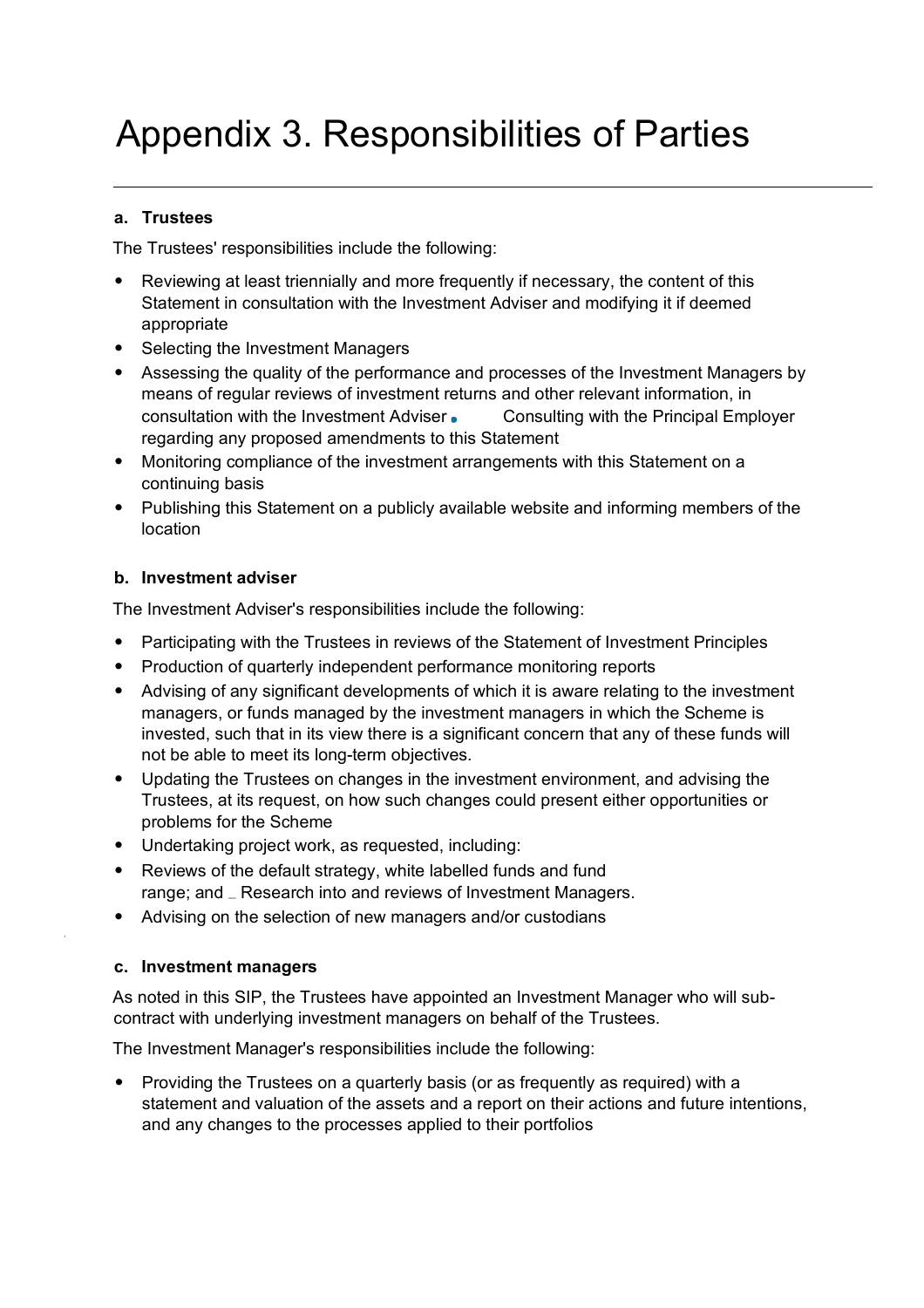- Informing the Trustees of any changes in the internal performance objectives and guidelines of any pooled fund in which the Scheme is directly invested as and when they occur
- Having regard to the need for diversification of investments, so far as appropriate for the particular mandate, and to the suitability of investments
- Managing their funds in accordance with their stated mandates set out within the Investment Management Agreement.

The underlying investment managers contract with the Investment Manager and therefore do not have any direct responsibility to the Trustees.